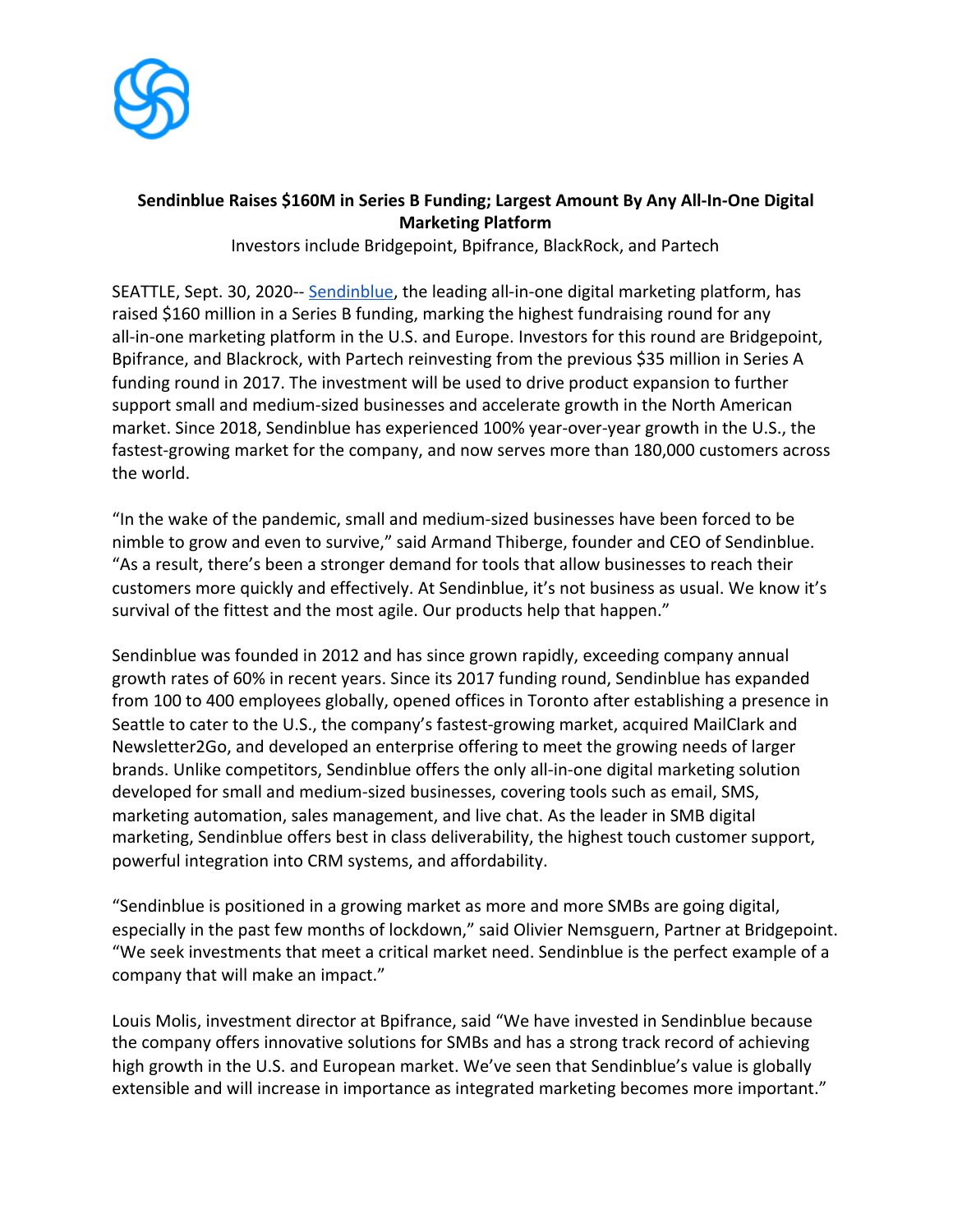

"Sendinblue has quickly become the leading digital-marketing platform for SMBs," said Bruno Crémel, General Partner at Partech. "As demand for all in one platforms increases, Sendinblue has a unique ability to succeed. We are thrilled to continue to support Sendinblue as the company accelerates its next phase of international growth."

### **About Sendinblue**

Sendinblue is the only all-in-one digital marketing platform empowering B2B and B2C businesses, e-commerce sellers and agencies to build customer relationships through end to end digital marketing campaigns, transactional messaging, and marketing automation. Unlike other marketing solutions built for enterprise-level budgets and expertise, Sendinblue tailors its all-in-one suite to suit the marketing needs of growing SMBs in tough markets. Sendinblue was founded in 2012 by Armand Thiberge with a mission to make the most effective marketing channels accessible to all businesses. Headquartered in Paris with offices in Seattle, Berlin, Noida, and Toronto, Sendinblue supports more than 180,000 active users across 160 countries.

## **About Bridgepoint**

Bridgepoint is an international private equity firm. With over \$20 billion of assets under management and over \$30 billion of capital raised to date, it typically focuses on acquiring well-managed companies in attractive sectors helping companies and management teams by investing in expansion, operational transformation or via consolidating acquisitions. Bridgepoint has offices in Amsterdam, Frankfurt, Istanbul, London, Luxemburg, Madrid, New York, Paris, San Francisco, Shanghai, Stockholm, and Warsaw.

### **About Bpifrance**

Bpifrance is the French national investment bank: it finances businesses – at every stage of their development – through loans, guarantees, equity investments and export insurances. Bpifrance also provides extra financial services (training, consultancy) to help entrepreneurs meet their challenges (innovation, export). For more information, please visit: [www.bpifrance.fr](http://www.bpifrance.fr/) and [presse.bpifrance.fr](http://presse.bpifrance.fr/) - Follow us on Twitter: @Bpifrance - @BpifrancePresse

### **About BlackRock**

BlackRock's purpose is to help more and more people experience financial well-being. As a fiduciary to investors and a leading provider of financial technology, our clients turn to us for the solutions they need when planning for their most important goals. As of June 30, 2020, the firm managed approximately \$7.32 trillion in assets on behalf of investors worldwide.

### **About Partech**

With a portfolio of almost 180 companies spread across 30 countries in Europe, the US, Africa, and Asia, Partech has been one of the leading international investors helping visionary founders